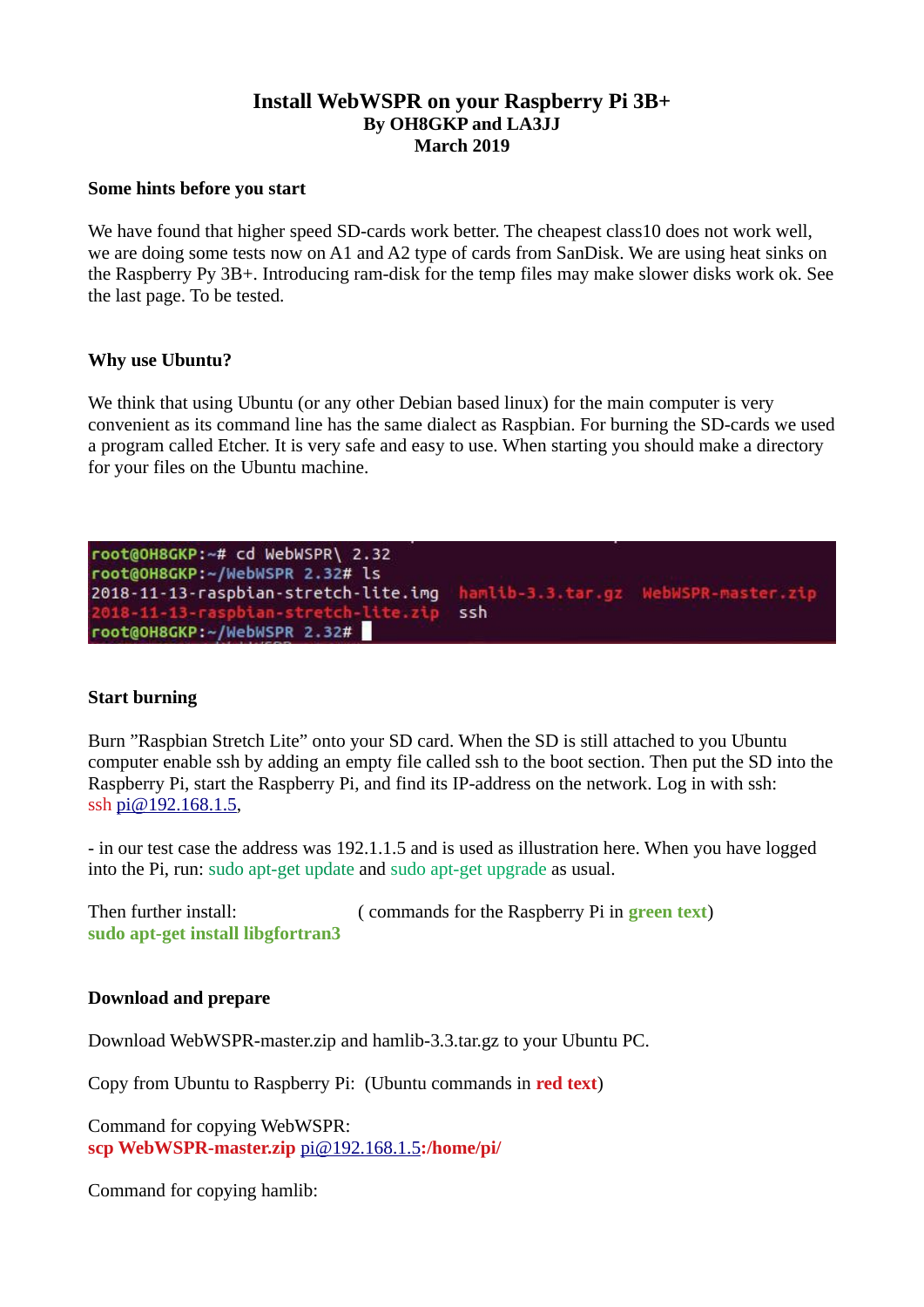## **scp hamlib-3.3.tar.gz** [pi@192.168.1.5](mailto:pi@192.168.1.5)**:/home/pi/**

During this you will have two terminal windows open, one is the ssh channel into Raspberry Pi, the other is your Ubuntu terminal window.

After the above commands are executed observe that the two files will now appear in the Raspberry Pi window using the **ls** command.



Unzip the hamlib-file:

 **tar -zxvf hamlib-3.3.tar.gz**

Unzip the WebWSPR-master file:

**unzip WebWSPR-master.zip**

Rename the WebWSPR directory:

 **mv WebWSPR-master wspr2**

**cd /home/pi/wspr2**

Prepare raspbian for WebWSPR:

**sudo ./raspi\_prepare**

## **Compilation of code**

Compiler settings:

**export CXXFLAGS='-O2 -march=native -mtune=native' export CFLAGS='-O2 -march=native -mtune=native'**

Install hamlib:

**cd /home/pi/hamlib-3.3 ./configure --prefix=/usr/local --enable-static make sudo make install sudo ldconfig**

Finished hamlib!

Install WebWSPR:

 **cd /home/pi/wspr2**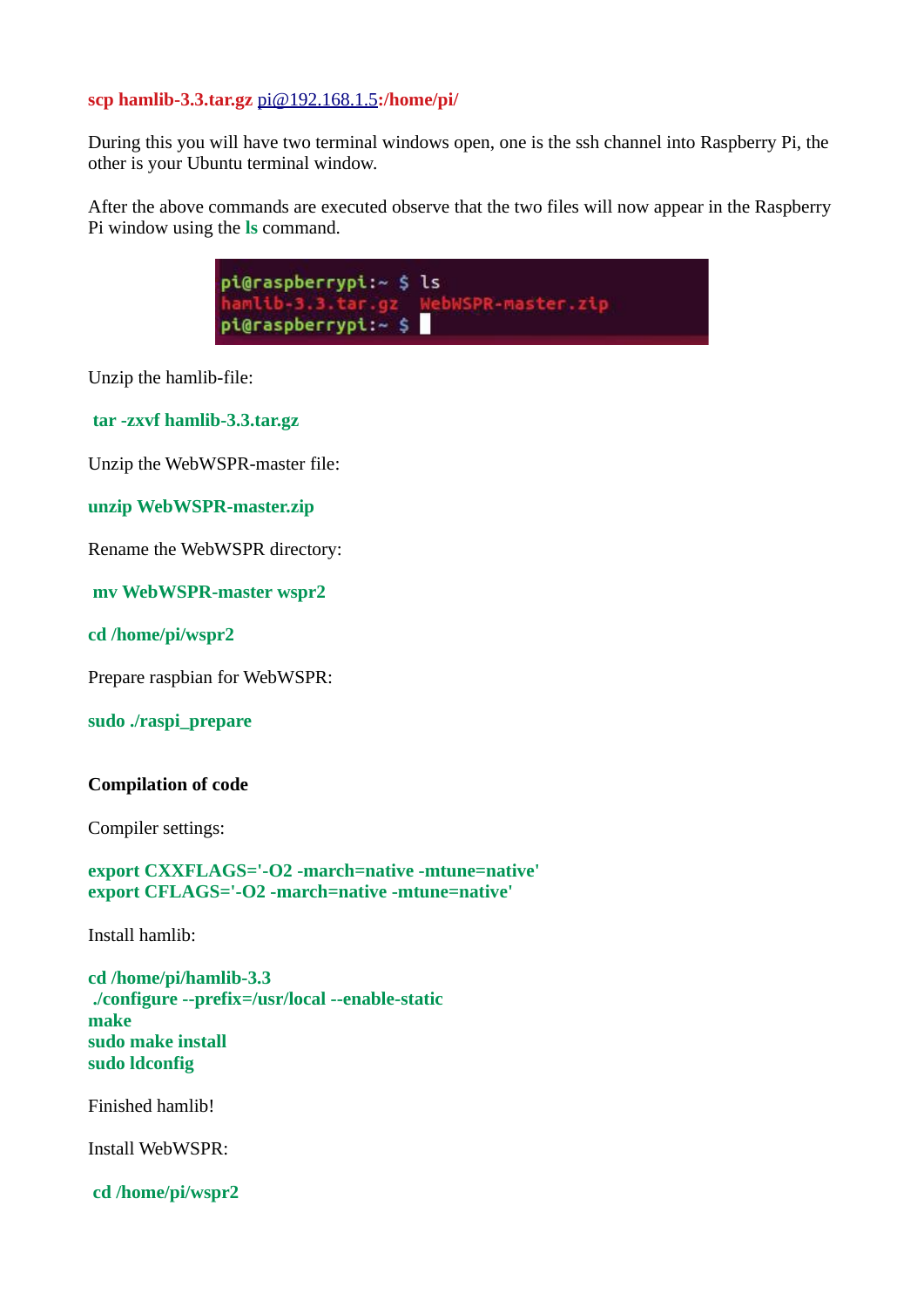## **make**

#### Before you try to start it with:

#### **sudo ./startwspr**

please remember to change from odroid to pi in the directory reference inside that file.



**nano startwspr**

Also use the alsamixer to select sound card and adjust volume level. This will help the WebWSPR to attach to the right channel.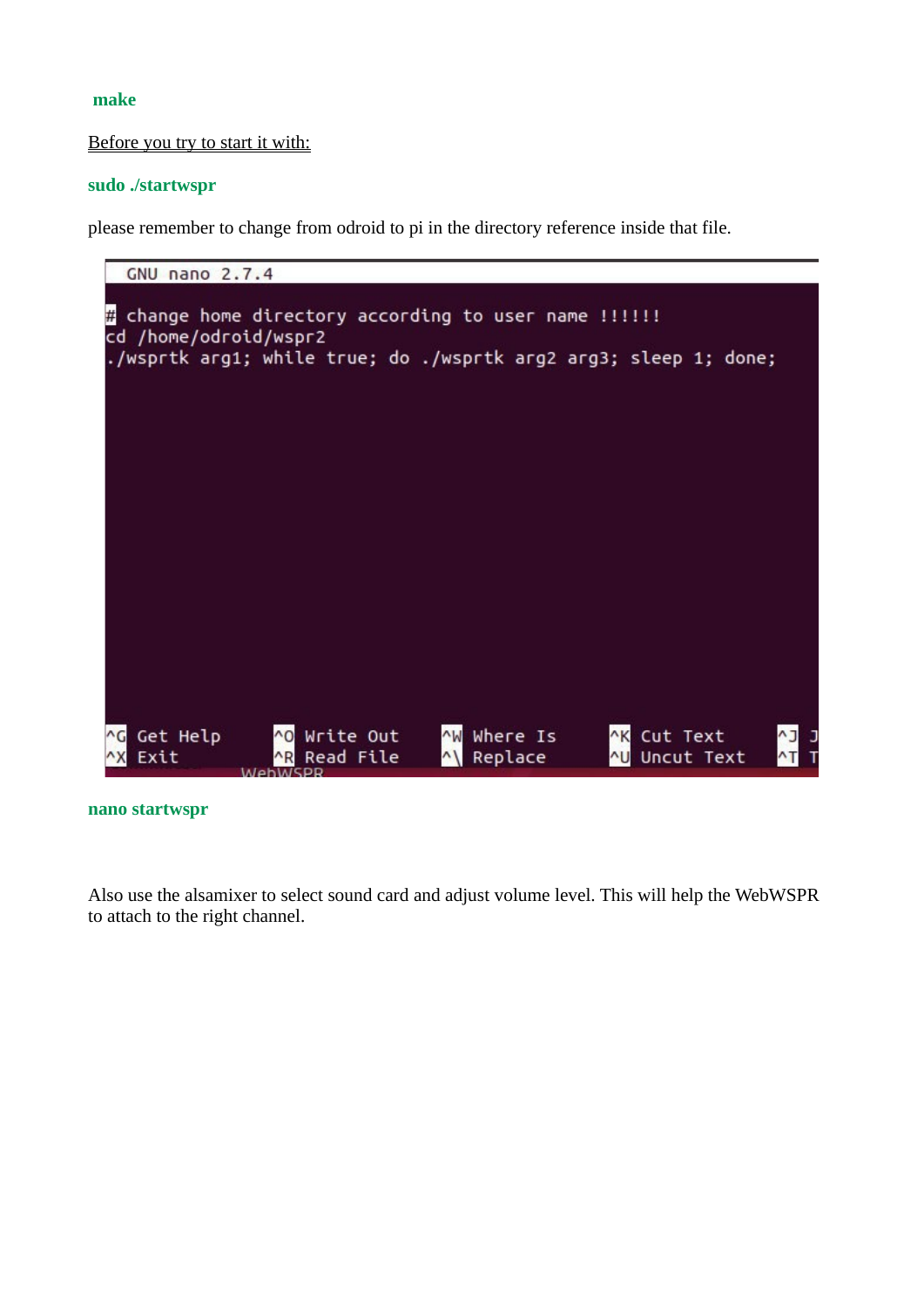

## **Use ram-disk**

To make SD live longer and probably happier!

sudo nano /etc/fstab

tmpfs /tmp tmpfs nodev,nosuid,size=25M,mode=1777 0 0